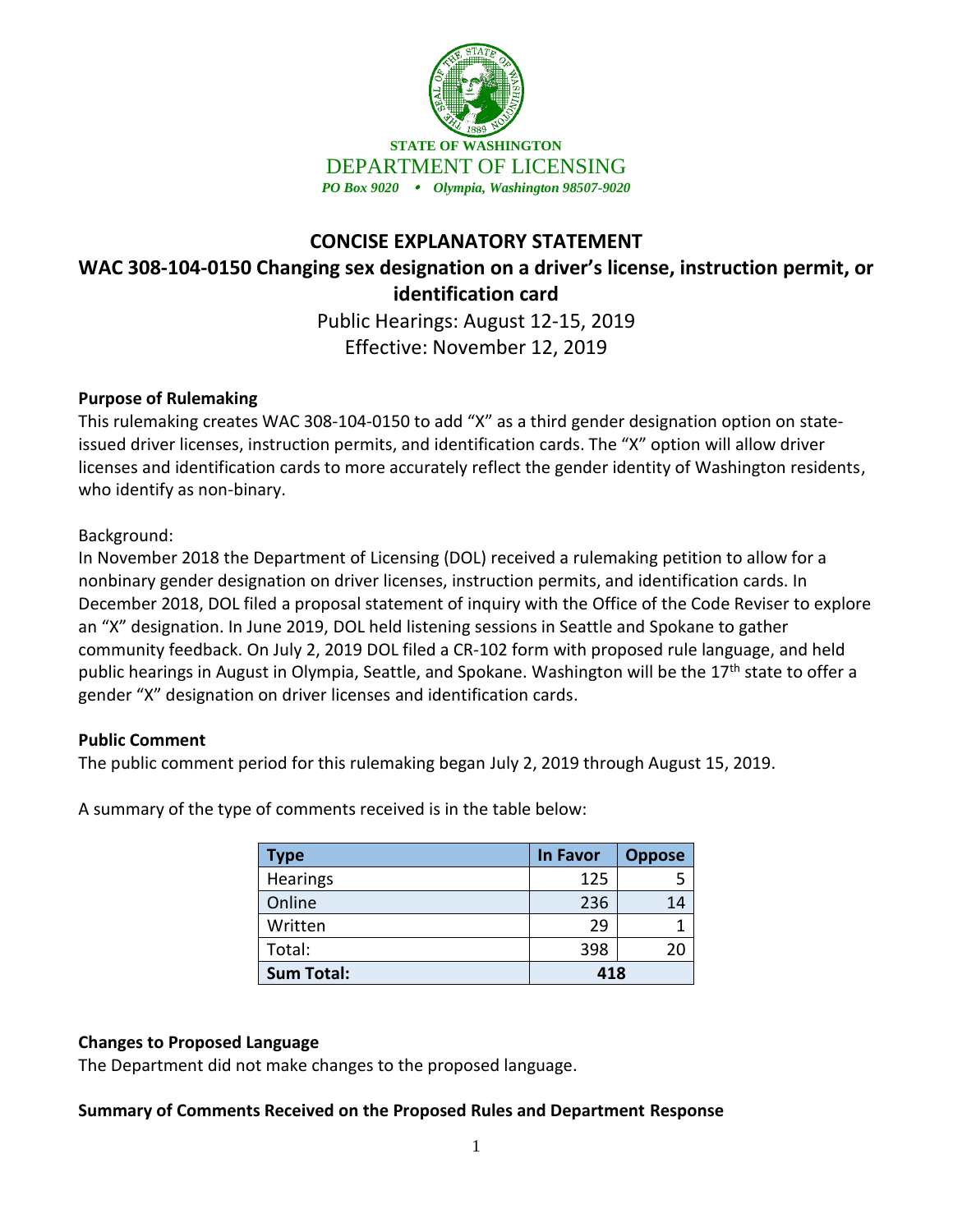| <b>Comments</b>            |                                                                                                                                                                                                                     |                                                                                                                                                                                                                           |
|----------------------------|---------------------------------------------------------------------------------------------------------------------------------------------------------------------------------------------------------------------|---------------------------------------------------------------------------------------------------------------------------------------------------------------------------------------------------------------------------|
| <b>Paraphrased Comment</b> |                                                                                                                                                                                                                     | <b>Department Response</b>                                                                                                                                                                                                |
|                            | Related to the Department's use of gender                                                                                                                                                                           |                                                                                                                                                                                                                           |
| 1.                         | Despite identity, there are only two<br>genders. You are the gender you are at<br>birth.                                                                                                                            | Thank you for your comments related to the<br>Department's use of gender.                                                                                                                                                 |
| 2.                         | X is not a gender. Even if you are<br>transsexual you're male or female.                                                                                                                                            | This rulemaking proposes to allow individuals to<br>select a designation recognized by the                                                                                                                                |
| 3.                         | Sex and gender are not the same thing. If<br>you are allowing intersex people to have<br>a sex designation that reads "X", that<br>makes sense. If you are allowing people<br>to change their gender designation to | Washington State Department of Health and<br>currently available on birth certificates issued by<br>the State. The X designation is for those<br>individuals who do not identify exclusively as<br>either male or female. |
|                            | "X", it should not be listed as "sex" on a<br>license and should instead read "gender".                                                                                                                             | Sex and gender are used interchangeably in                                                                                                                                                                                |
|                            |                                                                                                                                                                                                                     | federal and state law. CFR 6 § 37.17 (c) requires<br>states to collect gender, as determined by the<br>state, on state issued driver license or                                                                           |
|                            |                                                                                                                                                                                                                     | identification cards. RCW 46.20.091 requires the<br>Department to collect the sex designation on<br>applications for a driver license or identification<br>card.                                                          |
|                            | Related to the public safety                                                                                                                                                                                        |                                                                                                                                                                                                                           |
| 4.                         | Degrades law enforcement's ability to                                                                                                                                                                               | Thank you for your comments related to public                                                                                                                                                                             |
|                            | effectively identify suspects.                                                                                                                                                                                      | safety.                                                                                                                                                                                                                   |
| 5.                         | In cases of a missing person, limits the                                                                                                                                                                            |                                                                                                                                                                                                                           |
|                            | effectiveness of the search.                                                                                                                                                                                        | The gender X designation will allow driver<br>licenses and identification cards to more                                                                                                                                   |
| 6.                         | It is dangerous to have a person with an<br>unidentified gender using an ID card that                                                                                                                               | accurately reflect the gender identity of                                                                                                                                                                                 |
|                            | gives them permission to access both                                                                                                                                                                                | Washington residents. This may benefit public                                                                                                                                                                             |
|                            | gender specific facilities.                                                                                                                                                                                         | safety by providing more accurate gender                                                                                                                                                                                  |
|                            | There could be issues identifying,                                                                                                                                                                                  | information about an individual.                                                                                                                                                                                          |
|                            | detaining, transporting, and confining                                                                                                                                                                              |                                                                                                                                                                                                                           |
|                            | gender "X" individuals.                                                                                                                                                                                             | Currently, 16 other states offer a gender X                                                                                                                                                                               |
| 8.                         | How will identification transfer from                                                                                                                                                                               | designation. The Department is working with                                                                                                                                                                               |
|                            | state to state? Are other states aware of                                                                                                                                                                           | partner organizations to ensure that they are                                                                                                                                                                             |
|                            | this, understand it, and prepared for it?                                                                                                                                                                           | prepared for the changes to Washington driver                                                                                                                                                                             |
| 9.                         | If a driver's license does not identify                                                                                                                                                                             | licenses and identification cards, including law                                                                                                                                                                          |
|                            | someone as female or male, one could                                                                                                                                                                                | enforcement organizations. The Department has                                                                                                                                                                             |
|                            | represent their gender to steal                                                                                                                                                                                     | confirmed with the Department of Homeland                                                                                                                                                                                 |
|                            | someone's identity and their license                                                                                                                                                                                | Security (DHS) that the "X" desgination is REAL ID                                                                                                                                                                        |
|                            | would support whatever gender is                                                                                                                                                                                    | compliant.                                                                                                                                                                                                                |
|                            | presented at the time.                                                                                                                                                                                              |                                                                                                                                                                                                                           |
|                            | 10. If you make one field on a driver's                                                                                                                                                                             | The integrity of Washington residents' data is of                                                                                                                                                                         |
|                            | license, ID card or permit optional, why<br>not the other information as well?                                                                                                                                      | the utmost importance to the Department. The<br>Department has a number of security measures<br>and protocols to ensure that individuals only<br>have one identity.                                                       |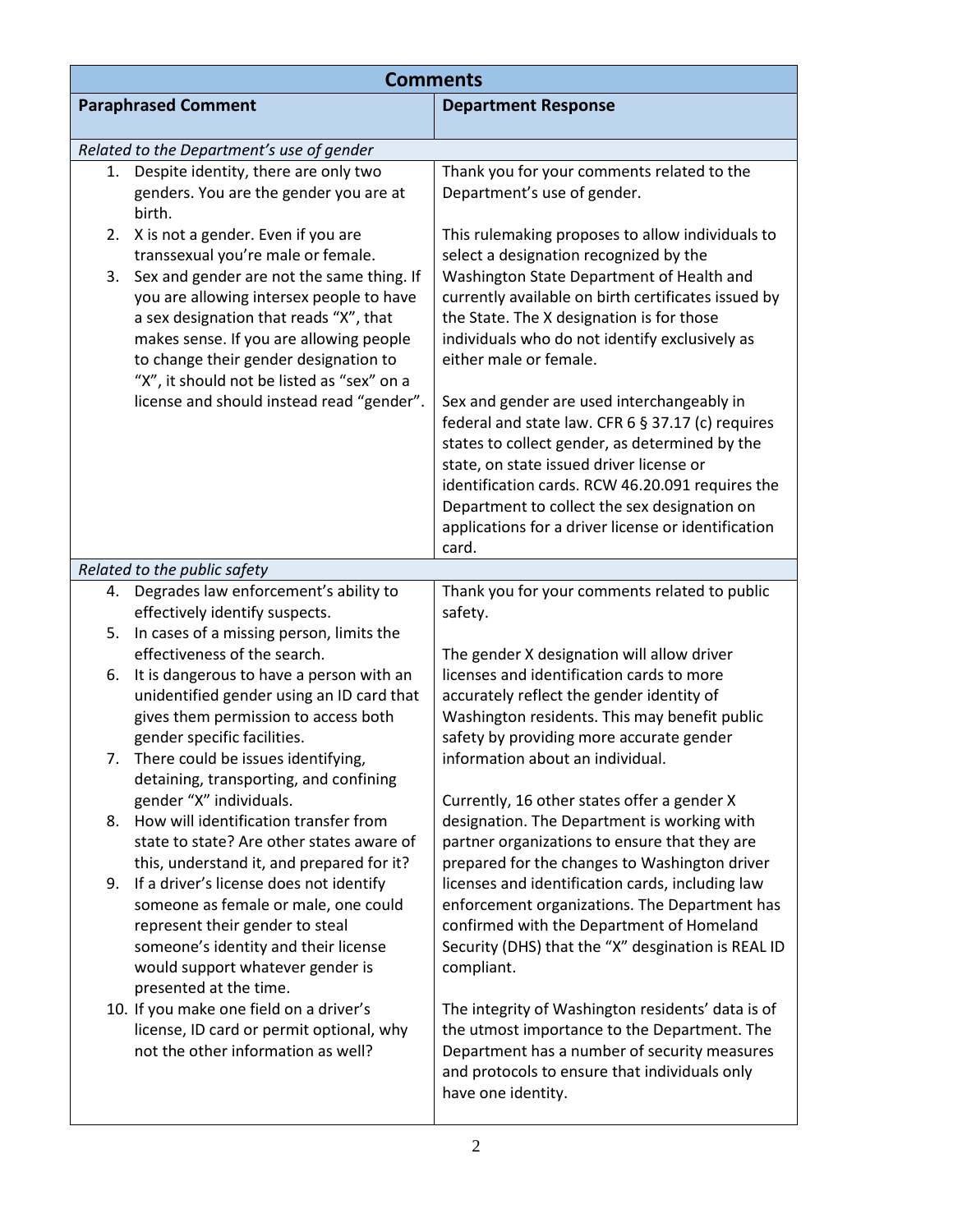|    |                                                  | RCW 46.20.091 requires the Department to             |
|----|--------------------------------------------------|------------------------------------------------------|
|    |                                                  | collect an individual's sex designation on           |
|    |                                                  | applications for a driver license or identification  |
|    |                                                  | card.                                                |
|    | Related to implementation of this rule           |                                                      |
| 1. | Allow for self-attestation of gender             | Thank you for your comments related to the           |
|    | identity and allow for as few barriers           | implementation of this rule.                         |
|    | (such as significant expense, medical            |                                                      |
|    | verification, additional documentation)          | With the adoption of this rule all persons           |
|    | as possible to accessing a gender                | submitting an application for a new driver's         |
|    | designation change. Requiring                    | license, instruction permit, and/or ID card, or      |
|    | certification from a third party is an           | seeking a gender designation change to any of        |
|    | unnecessary obstacle for individuals             | the aforementioned documents, will be allowed        |
|    | when changing their gender designation           | to self-attest to their gender.                      |
|    | or when choosing it for the first time.          |                                                      |
|    | Multiple states and the District of              | The Department will be allowing for three gender     |
|    | Columbia have added a third gender               | designations at this time: M, F, or X. This is       |
|    | marker on driver's licenses without              | consistent with the Washington State                 |
|    | requiring any third party certification.         | Department of Health's designations for birth        |
| 2. | Allow for additional gender designations         | certificates and the 16 states who allow gender      |
|    | such as X and a blank field.                     | designations of M, F or X. The decision whether      |
| 3. | The state should refund the money of             | or not to charge a fee is still under consideration. |
|    | any trans person who paid to have their          |                                                      |
|    | gender marker changed, including the             | Individuals will not be required to appear in        |
|    | fees to get a letter from a person with a        | person to change their gender designation. They      |
|    | PhD.                                             | may mail the Change of Gender Designation            |
| 4. | How much will it cost to change my               | Request (CGDR) form and a copy of their valid        |
|    | gender designation on my driver's                | DOL issued document (WA Driver license, ID card,     |
|    | license, ID card or permit?                      | EDL/EID or Instruction permit) to the address        |
| 5. | People should not be required to appear          | listed on the CGDR form.                             |
|    | in person to change their gender                 |                                                      |
|    | designation. Requiring individuals to go         | Individual's personally identifying information      |
|    | to a physical office could put individuals       | (PII) is protected from public disclosure by         |
|    | in danger and would disregard privacy            | various state laws and the federal Driver Privacy    |
|    | concerns about the process in general.           | Protection Act (DPPA). State law allows limited      |
| 6. | What Departments will have access to             | driver information to be shared with law             |
|    | this data?                                       | enforcement, other state agencies, local             |
| 7. | How will this data be used by our                | government, insurance underwriters, employers,       |
|    | governments?                                     | and others for specific purposes outlined in RCW     |
| 8. | Will data around the Gender X                    | 42.56.130, RCW 46.52.120, and other statutes.        |
|    | designation be open source?                      |                                                      |
|    |                                                  | State and federal law prohibit the unauthorized      |
|    |                                                  | disclosure of PII.                                   |
|    | Related to proposed changes to the rule language |                                                      |
| 9. | Why not remove all information                   | Thank you for your comments regarding changes        |
|    | regarding gender/sex from driver's               | to the rule language.                                |
|    | licenses, ID cards, and permits?                 |                                                      |
|    | 10. The categories that a person can choose      | RCW 46.20.091 requires the Department to             |
|    | when applying to change their gender             | collect an individual's sex designation on           |
|    | designation should recognize the                 | applications for a driver license or identification  |
|    |                                                  |                                                      |
|    | spectrum of gender. We suggest the rule          | card.                                                |
|    | be changed as follows:                           |                                                      |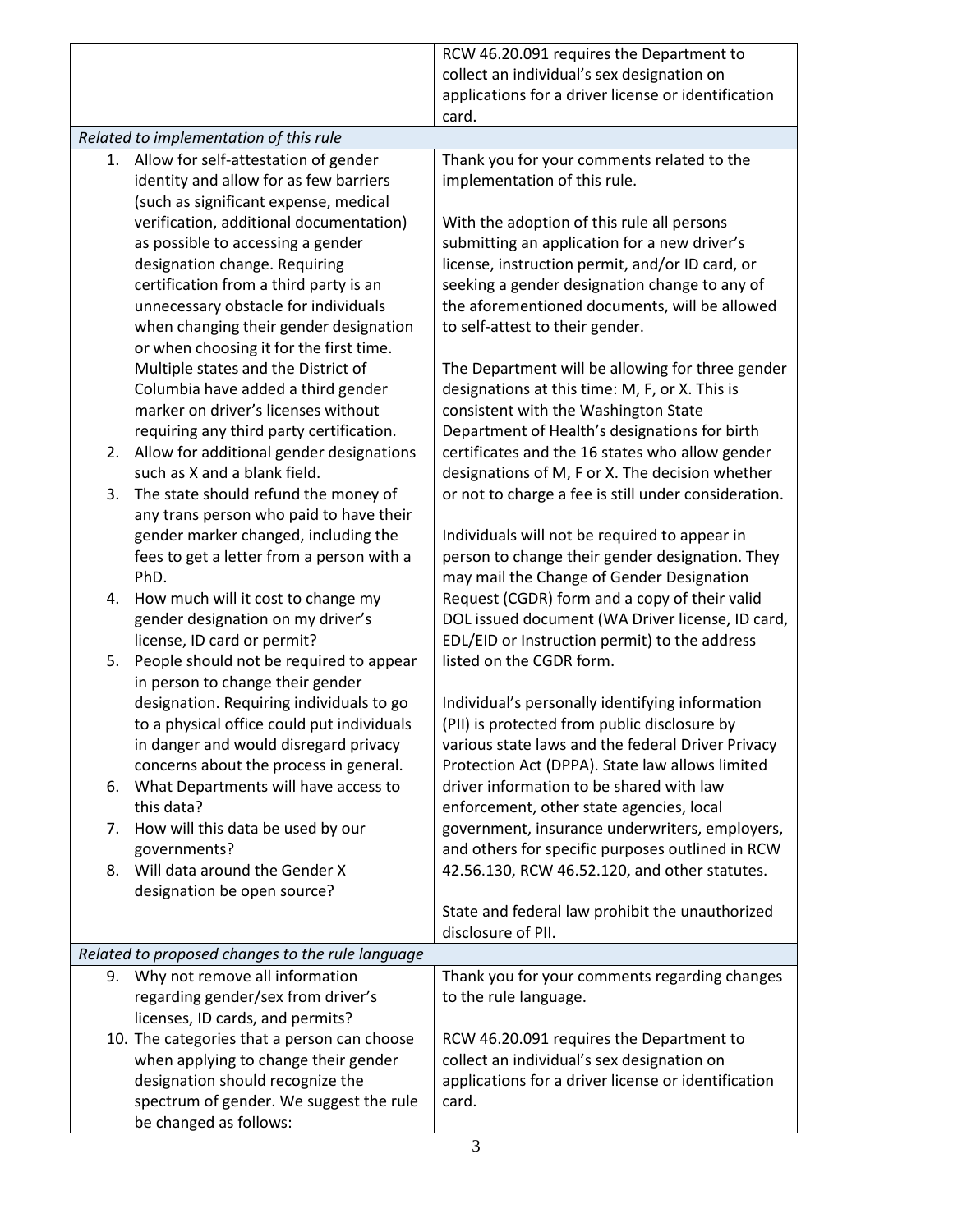| (2) For the purposes of this section, "X"<br>means a sex that is not exclusively male<br>or female, including but not limited to<br>intersex, agender, amalgagender,<br>androgynous, bigender, demigender,<br>female-to-male, genderfluid,<br>genderqueer, male-to-female, neutrois,<br>nonbinary, pangender, third sex,<br>transgender, transsexual, Two Spirit, and<br>unspecified.<br>11. Safety and privacy should be protected.<br>The rule should expressly state that<br>applications for a change of gender<br>designation are exempt from public<br>disclosure. Under Washington law,<br>information required to apply for a<br>driver's license or identification card is<br>exempt from public inspection.<br>Therefore, any change or application for<br>gender designation should similarly be<br>exempt from public inspection or<br>disclosure. | The Department will be allowing three gender<br>designations: M, F, or X. This is consistent with<br>the Washington State Department of Health's<br>designations for birth certificates and the 16<br>states who allow gender designations of M, F, or<br>Χ.<br>The Department chose to define "X" without<br>examples of gender identities in<br>acknowledgement of the diverse transgender and<br>non-binary communities of Washington, and to<br>avoid limiting the X designation to a<br>predetermined group of identities. As language<br>evolves, it is the Department's goal that the rule<br>remain relevant for all individuals who do not<br>identify as exclusively male or female.<br>Individual's personally identifying information<br>(PII) is protected from public disclosure by<br>various state laws and the federal Driver Privacy<br>Protection Act (DPPA). State law allows limited<br>driver information to be shared with law<br>enforcement, other state agencies, local<br>government, insurance underwriters, employers,<br>and others for specific purposes outlined in RCW<br>42.56.130, RCW 46.52.120, and other statutes.<br>State and federal law prohibit the unauthorized |
|----------------------------------------------------------------------------------------------------------------------------------------------------------------------------------------------------------------------------------------------------------------------------------------------------------------------------------------------------------------------------------------------------------------------------------------------------------------------------------------------------------------------------------------------------------------------------------------------------------------------------------------------------------------------------------------------------------------------------------------------------------------------------------------------------------------------------------------------------------------|-------------------------------------------------------------------------------------------------------------------------------------------------------------------------------------------------------------------------------------------------------------------------------------------------------------------------------------------------------------------------------------------------------------------------------------------------------------------------------------------------------------------------------------------------------------------------------------------------------------------------------------------------------------------------------------------------------------------------------------------------------------------------------------------------------------------------------------------------------------------------------------------------------------------------------------------------------------------------------------------------------------------------------------------------------------------------------------------------------------------------------------------------------------------------------------------------------------|
|                                                                                                                                                                                                                                                                                                                                                                                                                                                                                                                                                                                                                                                                                                                                                                                                                                                                | disclosure of PII.                                                                                                                                                                                                                                                                                                                                                                                                                                                                                                                                                                                                                                                                                                                                                                                                                                                                                                                                                                                                                                                                                                                                                                                          |
| Related to rule implementation by agencies other than DOL                                                                                                                                                                                                                                                                                                                                                                                                                                                                                                                                                                                                                                                                                                                                                                                                      |                                                                                                                                                                                                                                                                                                                                                                                                                                                                                                                                                                                                                                                                                                                                                                                                                                                                                                                                                                                                                                                                                                                                                                                                             |
| 12. Institute additional gender designations<br>on US Passports and Will my license or ID<br>card match my passport?                                                                                                                                                                                                                                                                                                                                                                                                                                                                                                                                                                                                                                                                                                                                           | Thank you for your comments related to rule<br>implementation by agencies other than DOL.                                                                                                                                                                                                                                                                                                                                                                                                                                                                                                                                                                                                                                                                                                                                                                                                                                                                                                                                                                                                                                                                                                                   |
| 13. Pass antidiscrimination legislation<br>requiring states to modify birth<br>certificates and identity documents<br>according to attested gender                                                                                                                                                                                                                                                                                                                                                                                                                                                                                                                                                                                                                                                                                                             | The Department does not have discretion over<br>documents issued by the federal government or<br>other states, but we will allow individuals to<br>change their gender designation based on self-                                                                                                                                                                                                                                                                                                                                                                                                                                                                                                                                                                                                                                                                                                                                                                                                                                                                                                                                                                                                           |
| 14. What am I supposed to do if my<br>identification documents don't match<br>(example: birth certificate from Idaho<br>and US Passport say M and State ID says<br>$X$ ?                                                                                                                                                                                                                                                                                                                                                                                                                                                                                                                                                                                                                                                                                       | attestation. For example, an individual will not<br>need a birth certificate or passport to have an "X"<br>in order to request that their driver license has<br>this gender designation.                                                                                                                                                                                                                                                                                                                                                                                                                                                                                                                                                                                                                                                                                                                                                                                                                                                                                                                                                                                                                    |
| 15. DOL must work cooperatively with other<br>state agencies, the Human Rights<br>Commission, OSPI, shelters, non-profits,<br>and advocacy agencies to communicate<br>and educate the State of Washington<br>regarding this change.                                                                                                                                                                                                                                                                                                                                                                                                                                                                                                                                                                                                                            | The Department has and will continue working<br>with our federal, state, and local governments<br>and community partners to communicate this<br>upcoming change.                                                                                                                                                                                                                                                                                                                                                                                                                                                                                                                                                                                                                                                                                                                                                                                                                                                                                                                                                                                                                                            |
| 16. The X designation on driver's license, ID<br>cards, and permits must be included, by<br>HRC and other agencies, in all public-                                                                                                                                                                                                                                                                                                                                                                                                                                                                                                                                                                                                                                                                                                                             |                                                                                                                                                                                                                                                                                                                                                                                                                                                                                                                                                                                                                                                                                                                                                                                                                                                                                                                                                                                                                                                                                                                                                                                                             |